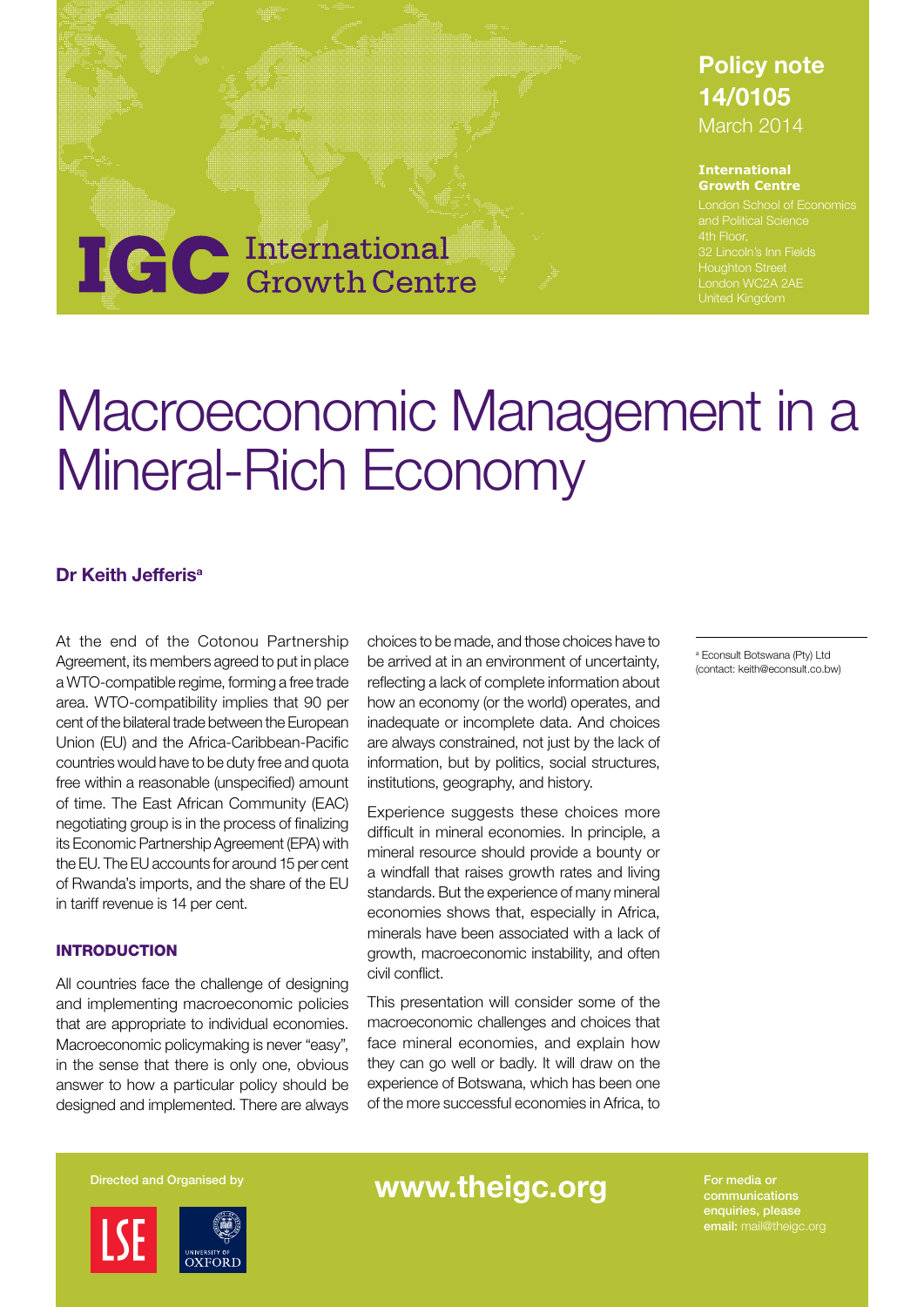a large extent because of the way in which mineral wealth has been used and invested, and will make some suggestions as to how some of the challenges facing mineral economies could be resolved in the case of South Sudan.

Our focus will be on ways of minimising the adverse impact of exogenous shocks and achieving sustained, high and equitable growth rates of living standards. This entails coordinated sets of policy instruments: fiscal policy, monetary policy and exchange rate policy.The Distinctive Characteristics and Challenges of Mineral Economies

#### THE DISTINCTIVE CHARACTERISTICS AND CHALLENGES OF MINERAL ECONOMIES

What are the distinctive characteristics of mineral economies? Most obviously, the production and sale of mineral products account for a high proportion of gross domestic product (GDP) and exports. Although there is no precise definition of a mineral economy, minerals would account for the majority of exports and would be the largest single sector of GDP.

Mineral economies also typically have large government sectors. Mining (including oil production) is usually subject to a dedicated taxation regime, which is designed to appropriate mineral rents to the government and can result in high marginal tax rates. The combination of high tax rates, large size and often (but not always) high profitability means that mineral taxes can generate very high levels of government revenues. Often minerals will be the largest single source and account for the majority of government revenues. Hence government is typically the main channel through which the mining sector impacts on the rest of the economy, and with high revenues, government spending can be very high relative to GDP.

Mining is often very capital intensive and creates relatively few jobs directly, hence it may be the case that mining sectors account for a much smaller proportion of employment than their share of GDP. A large government workforce sometimes compensates for this.

Mining economies are also typically undiversified. Not only can minerals account for the majority of exports, but this is often just a single mineral<sup>1</sup>. With large mining and government sectors, the structure of GDP is also relatively undiversified.

A further characteristic is that mineral economies are typically very open in terms of international trade. With a large mining sector, and minerals mostly exported, exports are high relative to GDP. Furthermore, mining economies are often heavily dependent on imports (due to the lack of diversification of production and Dutch Disease problems). Mineral economies are therefore highly integrated into the global economy and trading system, and as a result are subject to trade-related shocks. Furthermore, global markets for minerals are amongst the most volatile of any international commodity markets – for instance, the price of oil or copper varies much more than the price of cars.

The result is that mineral economies are highly exposed to external shocks and volatility, which feeds through to the domestic economy through the balance of payments and the government budget.

There are also a number of issues related to longer-term structural change. Minerals are a finite, non-renewable resource, and hence will eventually be depleted. While known reserves may be expanded as a result of exploration and discoveries, or changes in technology or prices may make previously uneconomic reserves viable, economic planning needs to be based on what is known, or at least highly probable. In some cases countries have such high levels of reserves that mineral resources can be effectively treated as renewable or non-depleting, if the reserves will last substantially longer than normal economic planning horizons (say, more than fifty years – as in the case of Saudi Arabia's oil reserves). But in many cases, known mineral reserves will be depleted in a shorter time than this, and hence the postmineral future has to be planned for.

This poses additional challenges, related to the vulnerability to a post-mineral income shock. In a mining economy, a significant proportion of national income may be derived not from the productivity or capital or labour, but from mineral rents and the consumption of an asset – essentially unearned income. When minerals are depleted, the country has to find new sources of income and exports – it has to diversify the economy, if it is not to face a potentially large, negative income shock. And these new sources of growth have to be based on competitiveness and productivity, rather than windfall gains.

Hence most mineral economies face a diversification challenge. This is difficult, for many reasons. In particular, the well-known "Dutch Disease" process can cause problems of real exchange rate overvaluation, which inhibits the development of nonmining tradeables sectors.

A related challenge is that of sustainable public finances. Just the economy needs to find new sources of growth and exports for the post-minerals era, the government needs to find new sources of revenues. And because mining is often taxed at a high rate, even if diversification is successful, it is likely that government revenues will fall as a proportion of GDP, and hence government in the post-minerals era will need to be smaller than when mineral revenues are significant.

Even during the minerals era, a key challenge is ensuring that mineral revenues are used productively. Mineral resources represent an asset, and while that asset is depleted, longterm economic sustainability requires that the proceeds of that asset depletion are invested in alternative assets that can generate future incomes. This may include financial assets, physical assets such as economic and social infrastructure, and investment in human capital. The exact mixture of financial, physical and human capital will vary from country to country, depending on existing asset stocks and development needs,

<sup>1</sup> Examples in Africa include Nigeria (oil); Botswana (diamonds); South Sudan (oil); Zambia (copper); and Guinea (bauxite).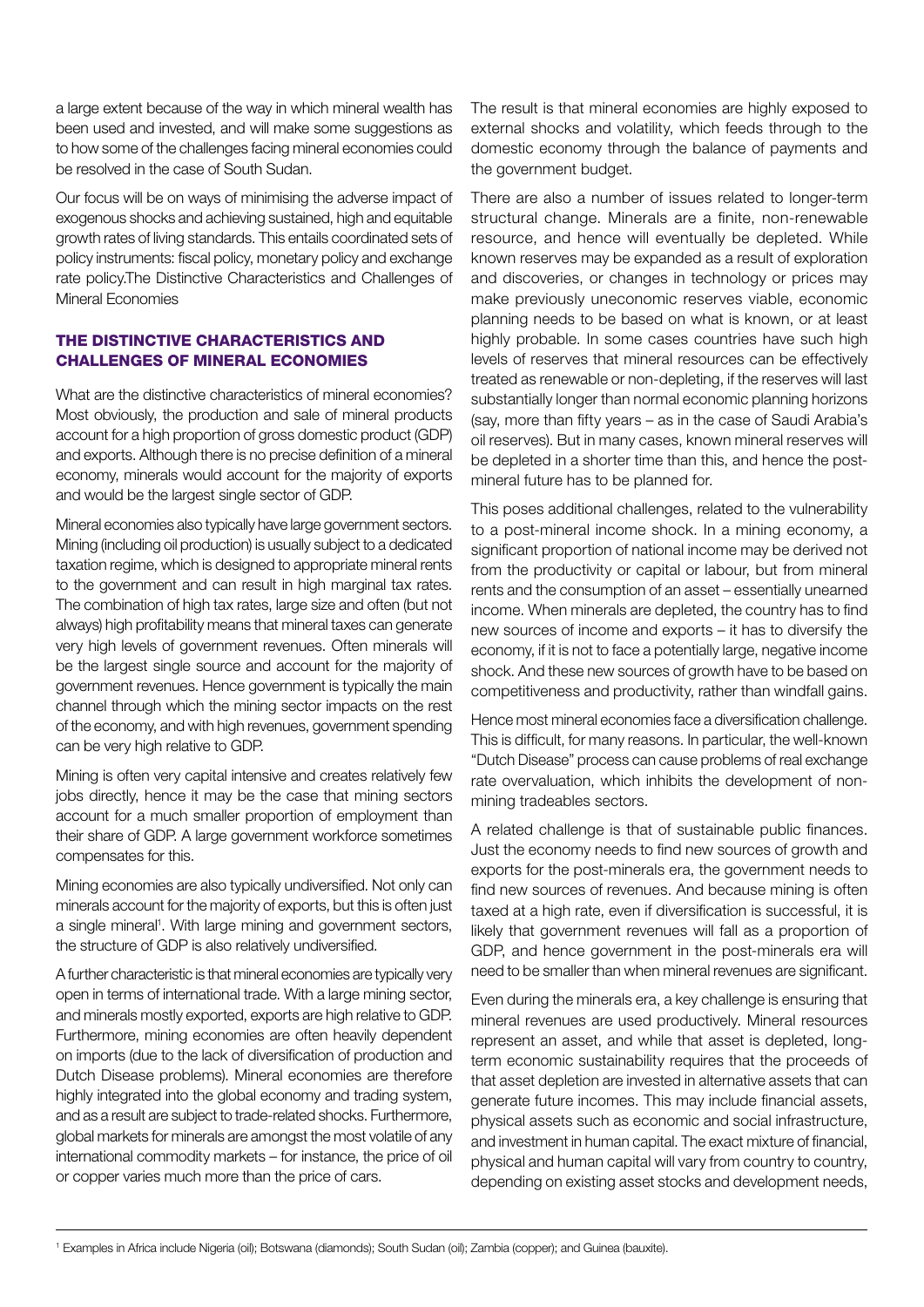but the general principle that a significant proportion of mineral revenues should be reinvested in one form or another is important.

Windfall gains from mineral revenues, especially when they increase rapidly in an environment of severe development needs and high expectations, can be difficult to handle. Governments will be tempted to spend rapidly, but all economies have limits as to how quickly they can grow before they come up against absorptive capacity constraints. Trying to spend at a rate faster than the economy can absorb will result in inflation, rapid import growth, and overpriced and/or ineffective public spending. It can also result in too much recurrent spending and not enough development (investment) spending. Hence discipline is needed in public spending, ensuring that it is directed towards relieving capacity constraints, investing in high-return projects, and saving rather than spending some of the proceeds of mineral revenues.

These specific characteristics of mineral economies therefore pose a range of distinct challenges for macroeconomic policymakers, specifically:

- Dealing with volatility and vulnerability to exogenous shocks
- Promoting economic diversification
- Reinvesting mineral revenues
- Ensuring sustainable public finances
- Spending restraint in an environment of ample resources

#### APPROPRIATE MACROECONOMIC POLICIES FOR MINERAL ECONOMIES

#### Public Finance Policies

The importance of fiscal revenues in a mineral economy, combined with the need to reinvest at least part of those revenues, the dangers of running up against absorptive capacity constraints and the need to take a long-term perspective in the light of resource depletion, imposes particular demands on public finance management.

Conventional wisdom or "best practice" public finance management now proposes having rules-based systems, preferably backed up by law. One of the first requirements is to have rules regarding the allocation of mineral revenues, which would typically be divided into three tranches, as follows:

- 1 Allocations to the budget (to fund annual spending needs).
- 2 Allocations to a stabilisation reserve (to stabilise revenues in the event of fluctuations, so that spending does not have to be cut in the event of short-term declines in revenues – and so that spending does not increase in the event of short-term increases in revenues).
- 3 Allocations to a "fund for future generations" (FFG, to provide an annuity income for future generations who do not have the benefit of mineral resources).

While these principles are fine, resolving the details is tricky. For instance, what proportion of mineral revenues should be allocated to each tranche? How should the FFG be managed – should it be invested solely in financial assets offshore, or should some be invested domestically? How should offshore financial assets be managed?

A second set of desirable rules relates to the selection of public sector development projects. Even with ample revenues from mineral resources, choices still have to be made – not all projects can be implemented immediately, and some projects that may be demanded should not be implemented at all, if they do not offer the prospect of positive returns to the economy.

It is therefore important to have a robust system for project evaluation and selection, on the basis of cost-benefit analysis that involves identifying and quantifying the projected costs and anticipated benefits. Besides concentrating the minds of ministries and agencies that are promoting projects, it also facilitates the prioritisation of projects, ensuring that high-return or high-impact projects are financed and implemented first. This may be done through an initial screening that sifts out projects that are clearly non-viable or very low priority, and then a more detailed analysis of those that pass through this initial screening.

It is also important to ensure that projects are implemented as anticipated. This means that project planning capacity is important, in order to avoid cost overruns and implementation delays. Projects should be subject to post-implementation evaluation in order to determine whether the anticipated benefits have been realised (and thus whether the original assessment of returns and prioritisation was correct).

High quality public finance management is important not just in its own right, but also to help avoid Dutch Disease complications. Too much public spending in too short a period of time will push up prices generally, and the prices of nontradeables in particular, which will make it more difficult for the non-mining private sector to grow and diversify.

#### MONETARY AND EXCHANGE RATE POLICIES

Mineral economies typically take a different approach to monetary and exchange rate policies. The received wisdom is that countries should aspire to a floating, market determined exchange rate, complemented by an active monetary policy based on the targeting of monetary aggregates or inflation. The advantage of this approach is that it provides a mechanism for the economy to adjust to external shocks. However, does not provide external discipline, and can be undermined by excessive monetary expansion. Even if this does not occur, there are quite demanding data requirements in terms of macroeconomic variables, an assumption of stability in major macroeconomic relationships (such as money multipliers), and institutional capacity. This makes it perhaps inappropriate for post-conflict economies where data are poor, where institutional capacity is weak, and repaid structural change means that macroeconomic relationships are unstable.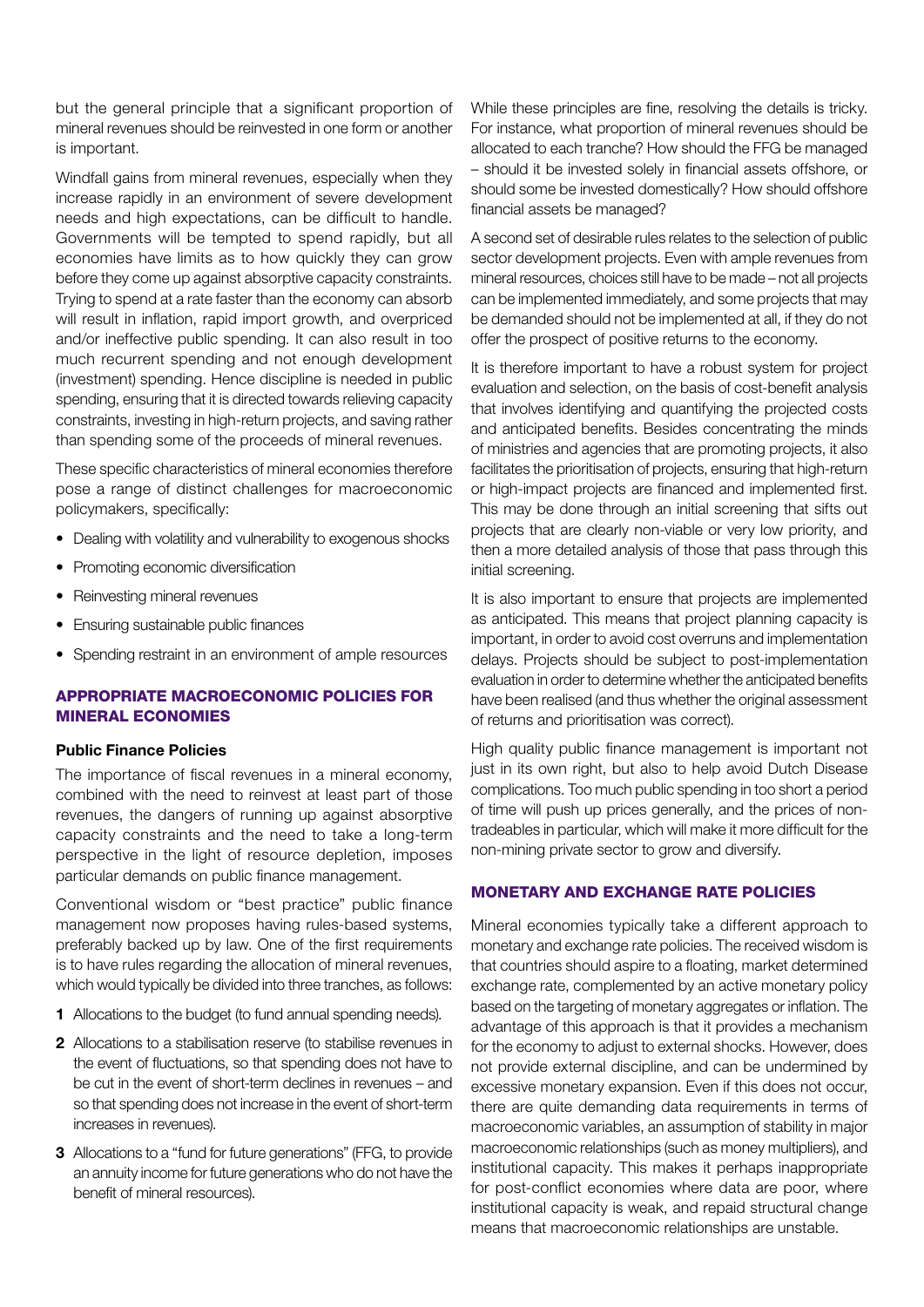Even without these problems, a fully market determined exchange rate may not be appropriate for a mineral economy. Exchange rate changes are likely to exacerbate the volatility that mineral economies are inherently prone to, and in addition may be prone to appreciation (due to a balance of payments surpluses, if mineral export earnings are large) that can exacerbate Dutch Disease/real appreciation problems.

Hence a pegged or heavily managed exchange rate may be more appropriate for a mineral economy. A pegged exchange rate is likely to provide a stabilising influence in the face of external volatility, and can also be used to inhibit Dutch-Disease induced real appreciation and loss of competitiveness. Ideally, the exchange rate should be pegged at an undervalued level – undervalued in relation to balance of payments equilibrium – which will also facilitate balance of payments surpluses and hence the building up of foreign exchange reserves that provide an important financial buffer to deal with unanticipated shocks. Interestingly, most mineral producing countries in Africa have chosen a fixed or heavily managed exchange rate regime.

#### DIVERSIFICATION POLICIES

Finally, mineral economies should not lose sight of the need to diversify. Diversification is a long-term challenge as it involves structural change, and the provision of incentives that in some ways go against the underlying economic processes in a mineral economy. Maintaining a competitive real exchange rate provides important macroeconomic support for diversification, but other policies relating to the business climate, regulatory framework, market efficiency and the costs of doing business are important. As in other areas of economic policies, it may take some time to find the right combination, so constant evaluation and adjustment is necessary. Other economic policies must be complementary to diversification, and most importantly, those policies should not contain an anti-export bias.

#### BOTSWANA'S EXPERIENCE

#### Public Finance

Although many mineral-rich countries have been plagued by poor economic performance and civil conflict, Botswana has been one of the few exceptions – at least in Africa. Not only has it avoided the usual pitfalls, but it has managed to use its mineral resources to support rapid economic growth. Indeed, over the 25-year period from 1975 to 1990, Botswana was one of the fastest growing, if not the fastest growing, economy in the world. In the process it has been transformed from one of the poorest economies in the world at the time of independence in 1966 to an upper-middle income country with a GDP per capita of around \$8000. Hence there may be something to learn from the way in which Botswana has handled macroeconomic policy management in the context of substantial mineral wealth. There are also some similarities with South Sudan.

At independence in 1966, the Botswana economy was based around cattle rearing and the export of beef. There were approximately three times as many cattle as people, and the population was almost entirely rural. The country is landlocked, with long transport routes to the nearest ports. During colonial rule there had been virtually no investment in infrastructure, and in 1966 there were only 10km of tarred roads, and very few people had been educated past primary school level.

At that time, there was little in the way of known mineral deposits – some copper and coal, but nothing that had been exploited to any great extent. A year after independence, diamonds were discovered, and in 1973 the first diamond mine opened. Over the next 20 years Botswana grew to become the largest diamond producer in the world, on the basis of very large and very low cost diamond deposits, which were extremely profitable to mine.

The way in which the diamond industry has been handled offers useful lessons for other mineral-rich countries, and can be summarised as follows:

Joint ventures: the government created a joint venture with a major international diamond mining company (De Beers) to exploit the diamond deposits – unlike the fashion of the time and the trend elsewhere in Africa, it did not nationalise the mines.

**Revenue sharing agreements:** the government astutely negotiated very favourable revenue-sharing agreements, which it used its leverage to improve over the years, and which ultimately yielded around 81% of diamond industry profits as revenue for the government – through royalties, taxes and dividends. Over time, these revenues accounted for more than 50% of all government revenues.

Public finance management: a lot of attention was paid to public finance management, in order to ensure that appropriate use was made of this very high level of mineral revenues to transform the economy and the country. A number of principles were adopted, as follows:

- 1 Revenues from minerals the sale of an asset should be invested in the accumulation of other assets (economic infrastructure, human capital, social development and financial assets)
- 2 A counterpart to this is that a sustainable balance should be maintained between development (investment) spending and recurrent spending. The latter should not become too large, and should be financed from non-mineral revenue sources.
- **3** Development projects must be subject to a cost-benefit analysis to identify projected returns. This should ensure that public spending is not wasted on low-return projects, and also enables prioritisation of public sector investment spending.
- 4 Provision should be made for the future recurrent budget implications of development projects – a school requires not just money for construction, but also for teachers' salaries into the future.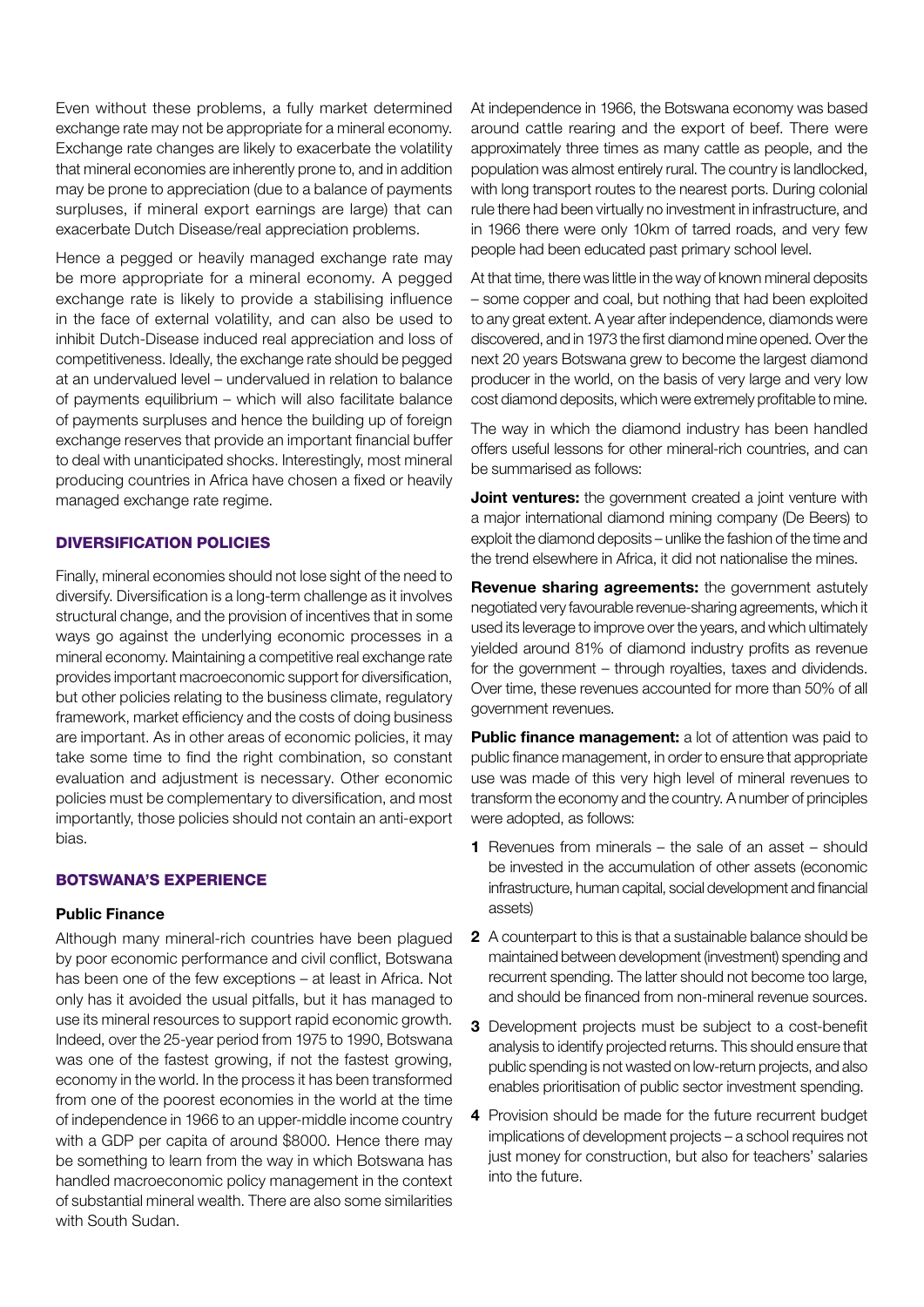- 5 The scaling up of public spending, particularly investment spending, should respect absorptive capacity limits and constraints. If not, the result is inflation, inefficient spending, waste of resources and a loss of competitiveness through real exchange rate appreciation.
- 6 If revenues increase rapidly, part of this should be saved rather than spent on low-return projects.
- 7 Budget surpluses should be targeted, which enables the building up of financial balances that provide a (i) a stabilisation buffer and (ii) a "future generations" fund.
- 8 Revenue sources should be diversified over time. Although mineral revenues have always been the largest single source, other revenue sources have contributed on average around 50% of revenues, and now contribute nearly two-thirds of the total.

These objectives were generally achieved. Recurrent spending was entirely financed by non-mineral revenues, and mineral revenues were largely invested in physical assets (46%), education spending (43%) and health spending (14%).

| Category                                            | P billion | Fraction<br>mineral<br>revenue |
|-----------------------------------------------------|-----------|--------------------------------|
| Recurrent revenues, excl grants &<br>property sales | 334       |                                |
| Recurrent spending, excl. health &<br>education     | 281.1     |                                |
| Mineral revenues                                    | 319.4     | 100%                           |
| Education spending                                  | 138.3     | 43%                            |
| Health spending                                     | 44.5      | 14%                            |
| Other development (investment)<br>spending          | 147.1     | 46%                            |
| Total investment (physical and human<br>capital)    | 329.9     | 103%                           |

Table 1: Trends in public sector asset accumulation - Total Revenues and Spending, 1983/4 – 2010/11 (Real, 2010 prices)

Financial surpluses were also accumulated, with budget surpluses in most years. There was virtually no government borrowing, at least until the global financial crisis in 2008. At their peak, government's net financial assets reached almost 100% of GDP and more than 2.5 years of public spending.

This proved extremely important during the global financial crisis, when diamond exports virtually ceased for almost six months and government revenues dropped sharply. The fact that government was in a strong financial position meant that previously budgeted spending could continue, and government could run a significant budget deficit financed by drawdown of reserves and – for the first time – borrowing. This enabled a countercyclical fiscal policy to be implemented that offset the impact of the global crisis and recession.

The way in which government's financial assets have been managed also provides useful lessons. Savings have been held at the central bank, the Bank of Botswana, where they have a counterpart in the form of the Banks' foreign exchange reserves. Government's long-term savings – a combination of a stabilisation fund and a fund for future generations (FFG) have not therefore been held in a separate legal entity or sovereign wealth fund, but are included on the central bank's balance sheet. However, a part of the Bank's foreign exchange reserves has been carved out to be managed as a long-term savings fund (termed the Pula Fund). For this fund, which is invested entirely offshore, returns are important, and a significant proportion is invested in global equity markets (the remainder is in bond markets). So the fund is not used to finance domestic investments, as these are financed through the budget before allocations to the long-term investment fund are made.



Figure 1: Accumulated mineral revenues and public investment

There are some weaknesses in this system. It is only partially rules-based, and allocations to financial savings are based on residuals rather than a predetermined portion of mineral revenues. To the extent that there are rules – or rather guidelines, which are weaker – they relate to the government budget as a whole rather than mineral revenues. In particular, there are no rules on drawdowns from the Pula Fund, so that it can be depleted rather quickly if public spending decisions have that result. This was apparent during the global crisis, when the drawdown of government savings to fund budget deficits surprised many people as to how quickly even substantial financial savings could be depleted. Attention is now focused on rebuilding this important financial buffer.

An important characteristic of this setup is that although there have been significant financial resources accumulated, the long-term investment fund is not large enough to provide an effective FFG – the annuity income that it would generate is small compared to current mineral revenues. The main purpose of the fund is to stabilise revenues and spending in the event of externally driven volatility. The main forms in which mineral revenues have been reinvested is in physical assets and human capital, rather than financial assets. This is perhaps appropriate in an environment where development needs are great, but it was perhaps more appropriate in the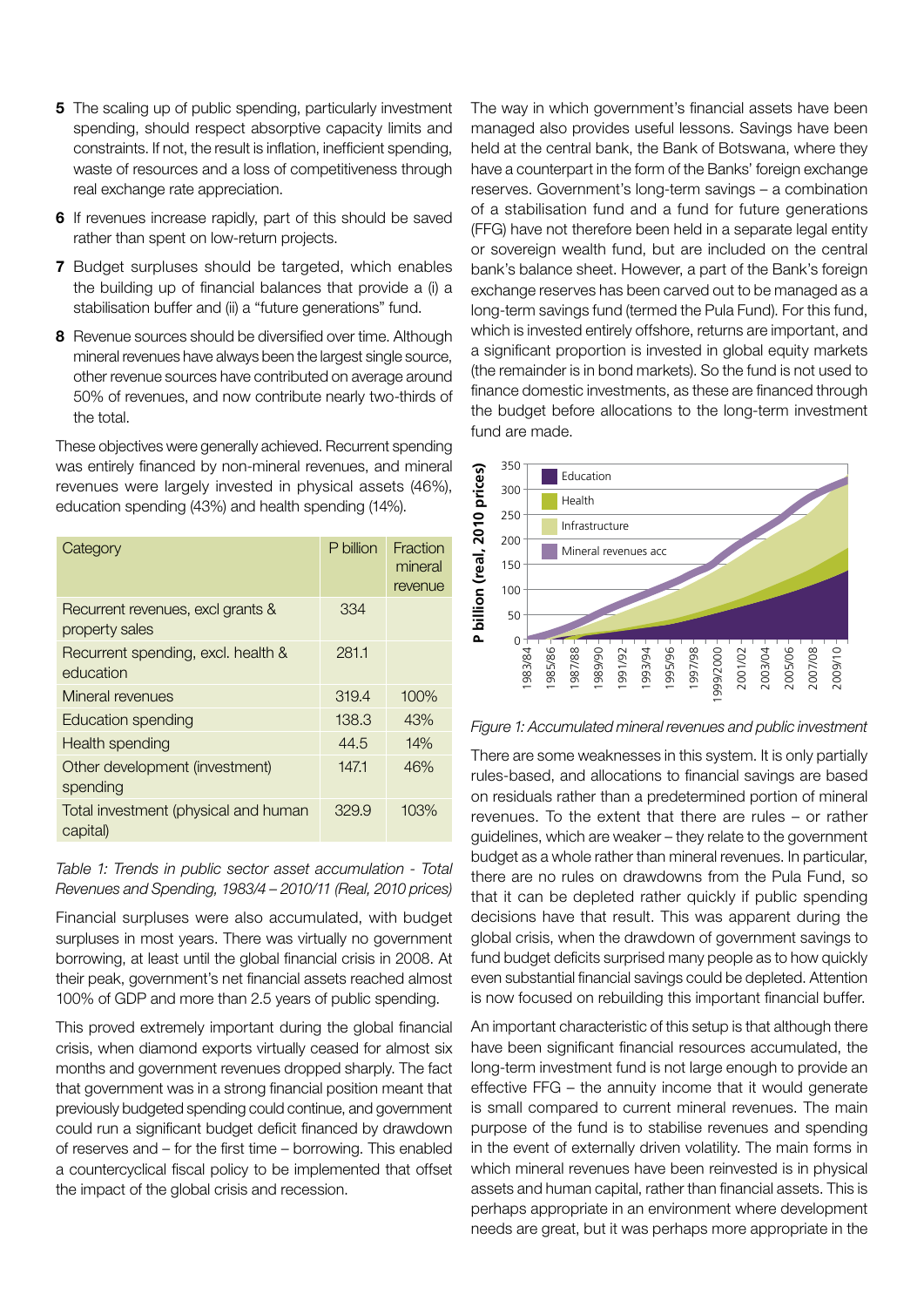early years of the minerals boom than it is now. In recent years there is concern that the quality of public sector project decision-making and management has deteriorated, with many examples of projects being implemented with dubious benefits, delays and cost-overruns. With hindsight, probably more should have been invested in financial assets and less in other assets.

Public finance spending decisions are made in the context of the National Development Planning framework. Each NDP last for five years, and besides presenting general macroeconomic and sectoral policy principles, it provides a framework for development spending over the plan period. Projects cannot be financed unless they are in the Plan. This ensures that (i) there is a discipline in the selection of public sector projects; (ii) off-budget spending is minimised; and (iii) spending commitments are consistent with the overall fiscal envelope for the Plan period.

A second point to note is that there has been heavy dependence on donor funds, especially in the early years after independence. From the beginning, the government required that all donor funds were channelled through the budget and used to finance projects of the government's choosing, not donor priorities. Donors generally respected this because of the quality of the government's development planning process and project management and implementation.

#### EXCHANGE RATE AND MONETARY POLICY

Botswana's exchange rate and monetary policy has been based on a pegged exchange rate. Although the form of the peg has changed over the years, the exchange rate has never been market determined. But in contrast to many other countries where pegged exchange rates have been maintained at overvalued levels, Botswana's exchange rate has been generally undervalued – defined in relation to balance of payments equilibrium. The result is that balance of payments surpluses have been accumulated, to create the very large foreign exchange reserves noted earlier. This has complemented the role of the government's budget surpluses in driving reserve accumulation.

In recent years, exchange rate policy has taken the form of a crawling peg linked to a basket of currencies, comprising the South African rand (ZAR) and the SDR (itself a basket comprising the US dollar, yen, euro and British pound). The choice of the basket reflects the polarised nature of Botswana's trade patterns, with exports mostly denominated in USD and imports in ZAR. The choice of basket weights – which is changed from time to time – determines how the inevitable (exogenous) volatility in the USD-ZAR exchange rate is distributed across different economic agents in Botswana. The rate of crawl – which has varied between zero and 5% since it was introduced in 2006 – is designed to compensate for the differences in expected inflation in Botswana and major trading partners, and hence to stabilise the REER.

The policy of maintaining a pegged, undervalued exchange rate has helped to mitigate some of the worst potential Dutch Disease effects – at least the REER has been fairly stable rather than appreciating. This has in turn helped to support (or at least not hinder) attempts to diversify the economy.

#### Nominal (effective) exchange rate



Figure 2: Long-term exchange rate trends

The pegged XR (including the crawl) also provides the main nominal anchor for prices and inflation. Nevertheless, there has been a persistent problem of domestic inflation being higher than imported inflation, which is thought to reflect the impact of high levels of government spending on demand for non-tradeables.

#### Real effective exchange rate



Figure 3: Real exchange rate (competitiveness)

#### MONETARY POLICY

Monetary policy has been somewhat eclectic, and has not followed the conventional policies of money supply or inflation targeting, but nor has it been entirely passive despite the managed exchange rate. Essentially monetary policy has used interest rates to try and contain inflation, while at the same time absorbing the excess liquidity that has built up in the financial system due to high levels of savings. The limits of this policy have been apparent, however, in the context of the pegged exchange rate, and trying to control inflation through high interest rates led to very high costs for the central bank.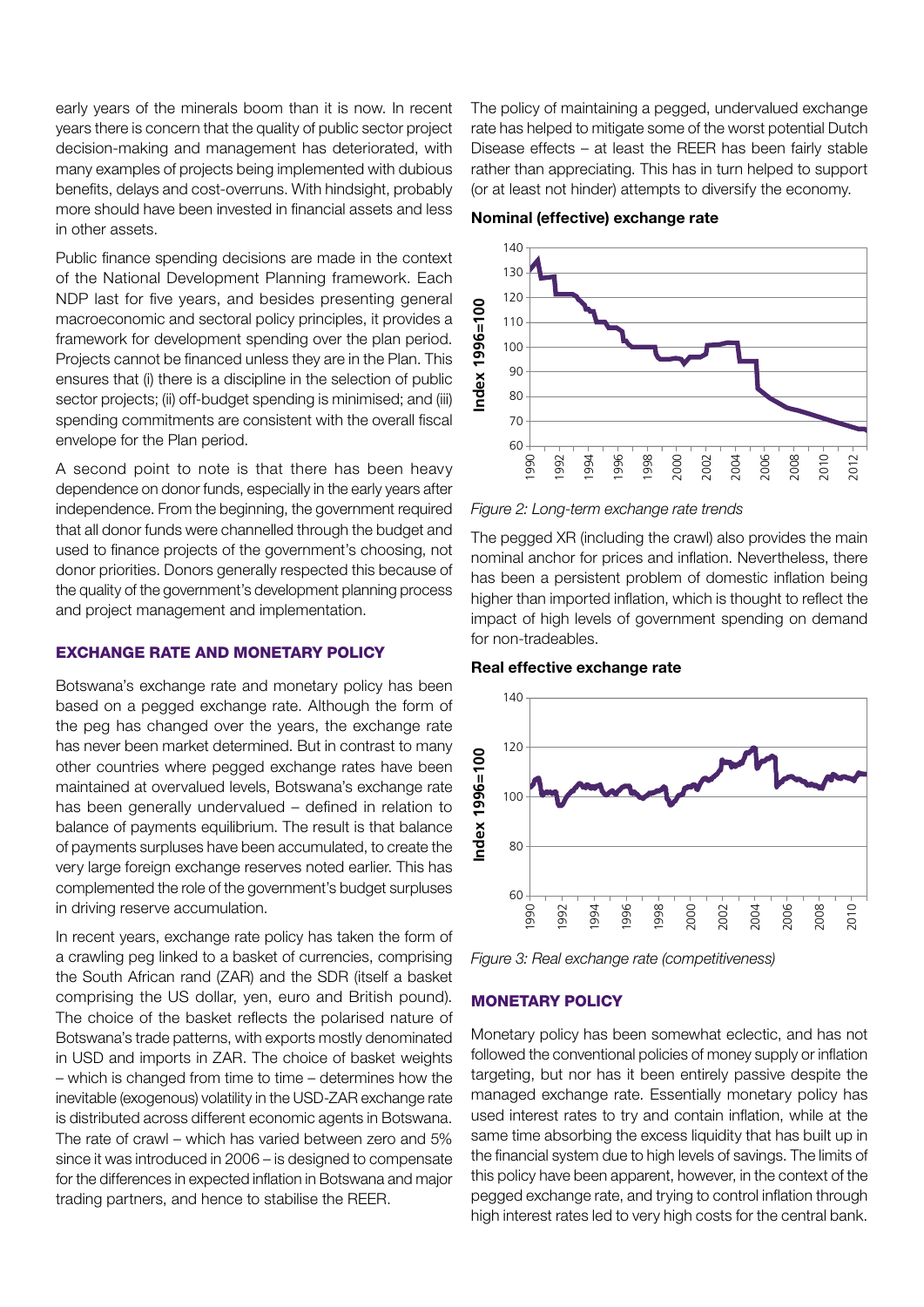#### DIVERSIFICATION POLICY

The pursuit of economic diversification has long played a central role in economic policymaking – more or less since the mineral boom began. Many different approaches have been used to promote diversification, including:

- exchange rate policy maintaining a stable and competitive real exchange rate
- extensive provision of economic infrastructure by government (roads, airports, water, power, telecommunications etc.)
- an appropriate regulatory environment
- a stable macroeconomic environment
- a wide range institutions and incentives
- investment in education and training to provide the skills that the economy needs

Botswana has generally avoided direct government involvement in production of goods (other than beef). It has also avoided substantial subsidies to productive entities. The exceptions have been subsidies to state-owned utilities providers and financial institutions.

Interestingly, Botswana has never used trade policy to actively promote diversification. This is the result of the country's membership of the Southern African Customs Union (SACU), which applies a common external tariff with free trade within SACU. This has had the advantage of yielding substantial fiscal benefits from the distribution of the common tariff revenue pool, but has also prevented government from introducing tariffs to protect domestic industry, which are likely to have been counter-productive in such a small economy.



#### Figure 4: Diversification (Output of Economic Sectors)

There is a widespread perception in Botswana that diversification policy has been unsuccessful – but this is not really true. The economy has become more diversified in terms of the structure of GDP, which is no longer as dominated by mining as it was. The non-mining private sector has been more dynamic than the mining sector over the past decade, and overall GDP growth has been driven by non-mining sources and not by mining, in contrast to the 1980s and 1990s when growth was mining-led. Government revenue has also become more diversified, with the share of mineral revenues gradually declining.



#### Figure 5: Sectoral Contributions to GDP Growth, 2001-11

What has remained challenging is job creation – although non-mining economic growth has been good, unemployment remains high at around 20%. There has been some success in reducing poverty levels, but inequality remains very high. However, the impact of poverty has been cushioned by the provision of universal free primary education and free healthcare by the government.

#### IMPLICATIONS FOR SOUTH SUDAN

What are the implications of this general discussion of the challenges of mineral economies, and how Botswana has responded to these challenges, for South Sudan. Some brief conclusions are as follows.

#### Exchange rate and monetary policy

Choosing an appropriate exchange rate policy is one of the most contentious and challenging macroeconomic policy decisions currently facing South Sudan. The original intention was to allow the exchange rate to adjust through an auctionbased allocation system for foreign exchange, to find an equilibrium level, and then to peg the rate at that level. This was not implemented because of downward pressure on the value of pound at the early auctions, which raised fears of currency weakness and an upsurge in inflation (due to more expensive imports), and the official peg at SSP3=USD1 was retained. Soon after the oil shutdown took place, which severely restricted the availability of foreign exchange. There was inadequate supply to meet demand at the official exchange rate and, in view of this rationing, the inevitable happened, i.e. the emergence of a parallel market with an exchange rate that was sharply depreciated from the official rate.

This situation introduces a number of distortions – notably it encourages rent seeking by people who have access to foreign exchange at the official rate (which can then be immediately sold at a profit). It generally increases uncertainty and risks, which discourages investment, especially longterm investment. The current situation is unsustainable, and hence economic agents know that there will be a change at some point, but until the nature of the change in exchange rate policy is known, uncertainty will prevail.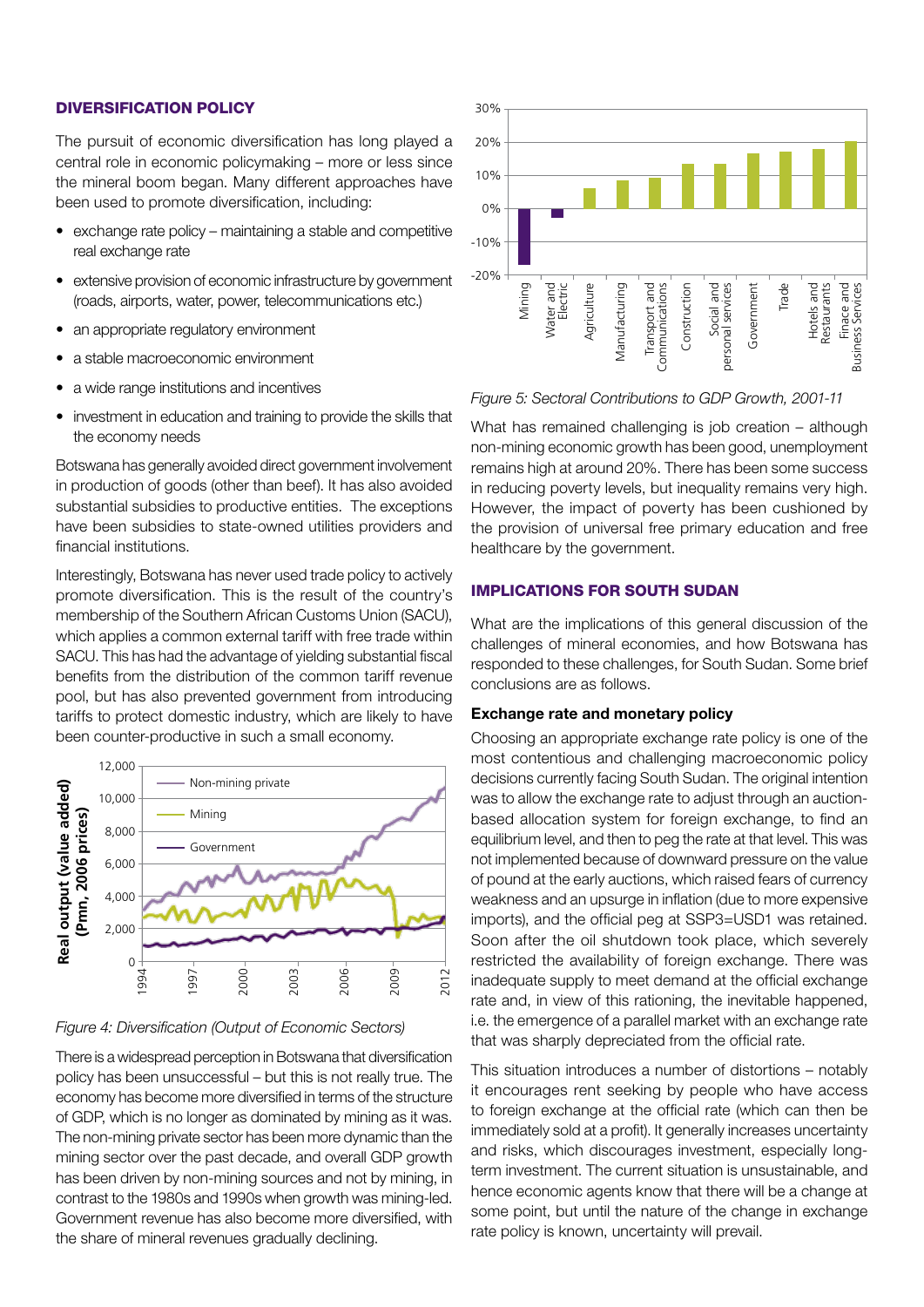Fortunately the resumption of oil exports should lead to a renewed flow of foreign currency within a few months, which will enable a reconsideration of exchange rate policy in a more stable environment. In the short-term, the main objective should be to close progressively the gap between the official and parallel market rates. But this still raises questions as to what the longerterm policy should be.

In the light of the experience of mineral economies, South Sudan should not necessarily go down the route of a fully marketdetermined, floating exchange rate. There are good reasons for managing or pegging the exchange rate. This will help to reduce the impact of external volatility; mitigate the pressures for real exchange rate appreciation; and facilitate the accumulation of foreign exchange reserves.

But even once this decision is taken in principle, many challenges remain. These include choosing the target level for the exchange rate, which should undervalue the currency (relative to where market forces or balance of payments equilibrium should take it). There is also the need to accommodate adjustment in the exchange rate over time – even a pegged exchange rate does not need to be rigidly fixed. And there is the question of which mechanism should be used to manage the exchange rate. Any managed or pegged rate requires the strong intervention of the central bank, but should this be by controlling the quantity of foreign exchange supplied to the market (e.g. through an auction system) or the price (though a formal peg).

Whatever system is chosen, management of the exchange rate should be closely integrated with public finance management.

#### Public Finance

With the resumption of oil exports and revenues imminent, resolving public finance management issues is now critical. Although it has been agreed in principle that mineral revenues will be allocated across three tranches – to the budget; to a stabilisation reserve and a long-term investment fund – a Fund for Future Generations – the details of how much revenue is allocated to each tranche is now critical. This is related to the broad balance between recurrent spending, development spending (public sector investment projects) and the accumulation of financial assets. It is probably advisable to finance public sector investment projects through the budget and leave the FFG to be invested only in financial resources offshore. All of this should be rules-based, both for payments and drawdowns.

It is important to pay attention to the quality of public sector spending decisions and project selection; projects need to be screened and appraised, to enable identification of anticipated costs and returns, and hence prioritisation. Once projects are selected and funded, project management and implementation become crucial so as to avoid cost overruns and delays. After implementation, projects need to be evaluated - did the project achieve what was intended? Off-budget spending should be avoided, and once adequate public finance management systems have been established, donor funds should be channelled through the budget and used to finance the government's own priorities.

Finally, the temptation to spend as much money as possible in as short a time in possible – there is a need to balance infrastructure development with the capacity of the economy to absorb expenditure, in order to prevent inflation, wastage and an intensification of Dutch Disease pressures.

#### Diversification

The third key area of importance is economic diversification. This is a long-term project and cannot be achieved overnight. It is also very difficult. Many mineral economies do not achieve diversification. And diversification is not simply and economic planning decision, but requires the creation of an economic environment and set of incentives to which firms will respond by investing appropriately.

Diversification does not just mean developing economic activities outside of the oil sector. The challenge is to develop competitive activities producing goods and services that can substitute for imports or be exported – the latter being the ultimate objective, as when the oil runs out, the economy will become dependent upon non-oil exports.

Successful diversification requires attention to be paid to both macroeconomic and microeconomic policies. The former should concentrate on a stable and predictable environment, which supports competitiveness (particularly by avoiding overvaluation or appreciation of the real exchange rate). At the micro level, it is important to pay attention to the quality of the business environment – costs of production, regulation, etc. Government should as far as possible avoid getting involved directly in production of goods and services. Rather, it should provide infrastructure to address bottlenecks (e.g. a reliable power supply, roads to facilitate trade and the distribution of agricultural produce, and internet bandwidth). It will also be necessary to deal with land tenure issues, and develop a system of businessfriendly land titling that encourages investment and supports collateralised lending.

Government should also avoid trying to choose the activities that may be part of diversification, at least at a detailed level. However, agriculture would appear to offer considerable potential, as would diversification of the minerals sector beyond oil.

Government should also facilitate the development of the financial sector – promoting a range of financial institutions and markets, including banks, non-bank financial institutions and capital markets; addressing access to finance; ensuring adequate regulation and supervision, and only intervening directly where there are gaps in financial markets that the private sector cannot fill – such as long-term finance and SMME finance.